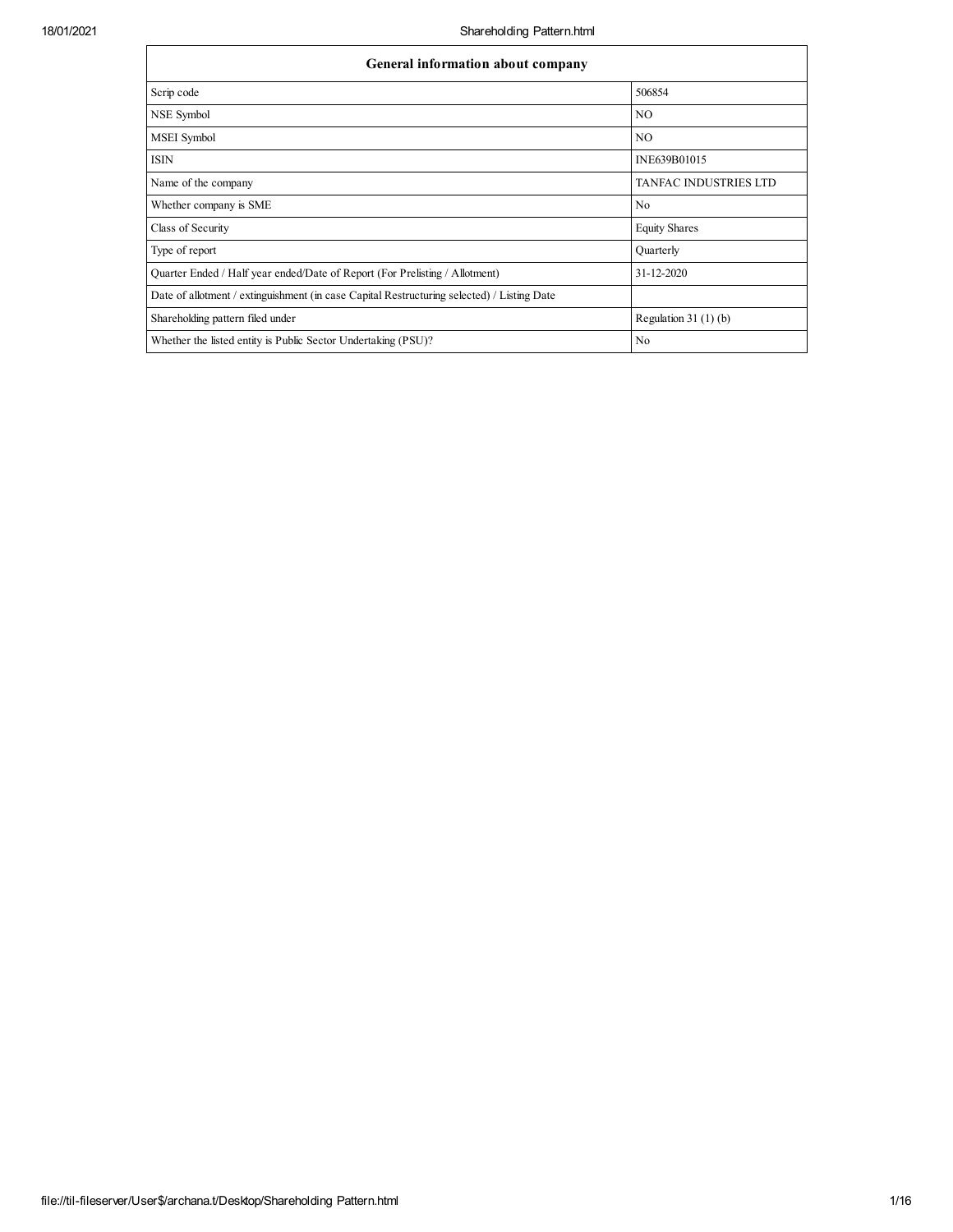|                | Declaration                                                                               |                |                                |                       |                             |
|----------------|-------------------------------------------------------------------------------------------|----------------|--------------------------------|-----------------------|-----------------------------|
| Sr.<br>No.     | Particular                                                                                | Yes/No         | Promoter and<br>Promoter Group | Public<br>shareholder | Non Promoter-<br>Non Public |
| -1             | Whether the Listed Entity has issued any partly paid up shares?                           | N <sub>0</sub> | N <sub>0</sub>                 | N <sub>0</sub>        | N <sub>0</sub>              |
| $\overline{2}$ | Whether the Listed Entity has issued any Convertible Securities?                          | N <sub>o</sub> | N <sub>0</sub>                 | N <sub>0</sub>        | N <sub>0</sub>              |
| 3              | Whether the Listed Entity has issued any Warrants?                                        | N <sub>0</sub> | N <sub>0</sub>                 | N <sub>0</sub>        | N <sub>0</sub>              |
| $\overline{4}$ | Whether the Listed Entity has any shares against which<br>depository receipts are issued? | N <sub>0</sub> | N <sub>0</sub>                 | N <sub>0</sub>        | N <sub>o</sub>              |
| 5              | Whether the Listed Entity has any shares in locked-in?                                    | N <sub>0</sub> | N <sub>0</sub>                 | N <sub>0</sub>        | N <sub>0</sub>              |
| 6              | Whether any shares held by promoters are pledge or otherwise<br>encumbered?               | N <sub>0</sub> | N <sub>0</sub>                 |                       |                             |
| $\overline{7}$ | Whether company has equity shares with differential voting<br>rights?                     | No             | N <sub>0</sub>                 | N <sub>0</sub>        | N <sub>0</sub>              |
| 8              | Whether the listed entity has any significant beneficial owner?                           | Yes            |                                |                       |                             |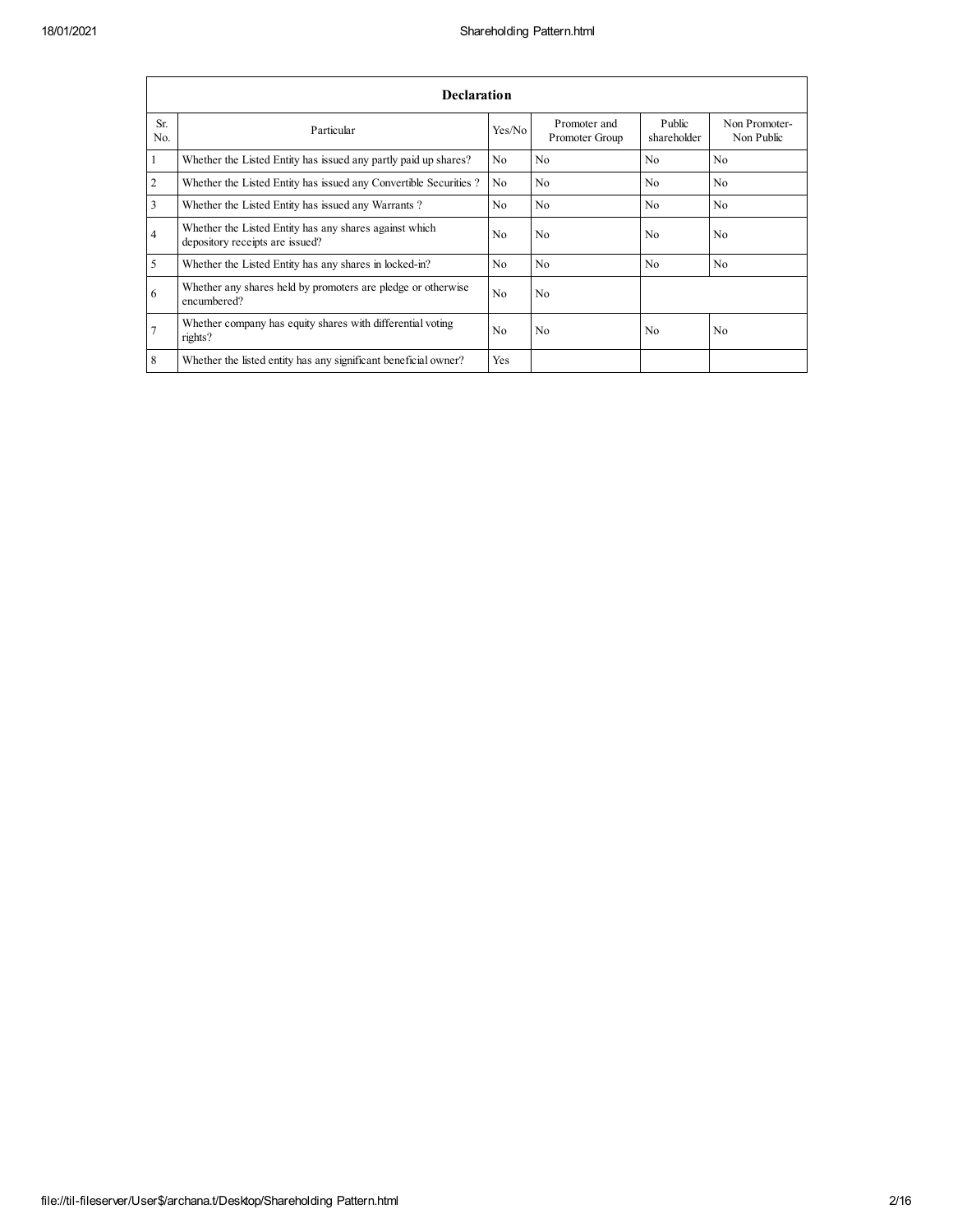|                               | Table I - Summary Statement holding of specified securities |                |                                             |                                                              |                          |                                        |                                                                  |                  |               |                           |                       |
|-------------------------------|-------------------------------------------------------------|----------------|---------------------------------------------|--------------------------------------------------------------|--------------------------|----------------------------------------|------------------------------------------------------------------|------------------|---------------|---------------------------|-----------------------|
|                               | Category                                                    | Nos. Of        | No. of<br>fully paid                        | No. Of<br>No. Of<br>Total nos.<br>Partly<br>shares<br>shares |                          | Shareholding as a %<br>of total no. of | Number of Voting Rights held in each<br>class of securities (IX) |                  |               |                           |                       |
| of<br>Category<br>(I)<br>(II) | shareholder                                                 | shareholders   | up equity                                   | paid-up<br>equity                                            | underlying<br>Depository | held (VII)                             | shares (calculated<br>as per SCRR, 1957)                         |                  |               | No of Voting (XIV) Rights | Total as              |
|                               |                                                             | (III)          | shares<br>shares<br>held $(IV)$<br>held (V) |                                                              | Receipts<br>(VI)         | $= (IV) +$<br>$(V)$ + $(VI)$           | (VIII) As a $%$ of<br>$(A+B+C2)$                                 | Class<br>eg: $X$ | Class<br>eg:y | Total                     | $a\%$ of<br>$(A+B+C)$ |
| (A)                           | Promoter<br>&<br>Promoter<br>Group                          | $\overline{4}$ | 5084802                                     |                                                              |                          | 5084802                                | 50.98                                                            | 5084802          |               | 5084802                   | 50.98                 |
| (B)                           | Public                                                      | 12889          | 4890198                                     |                                                              |                          | 4890198                                | 49.02                                                            | 4890198          |               | 4890198                   | 49.02                 |
| (C)                           | Non<br>Promoter-<br>Non Public                              |                |                                             |                                                              |                          |                                        |                                                                  |                  |               |                           |                       |
| (C1)                          | <b>Shares</b><br>underlying<br><b>DRs</b>                   |                |                                             |                                                              |                          |                                        |                                                                  |                  |               |                           |                       |
| (C2)                          | Shares held<br>by<br>Employee<br>Trusts                     |                |                                             |                                                              |                          |                                        |                                                                  |                  |               |                           |                       |
|                               | Total                                                       | 12893          | 9975000                                     |                                                              |                          | 9975000                                | 100                                                              | 9975000          |               | 9975000                   | 100                   |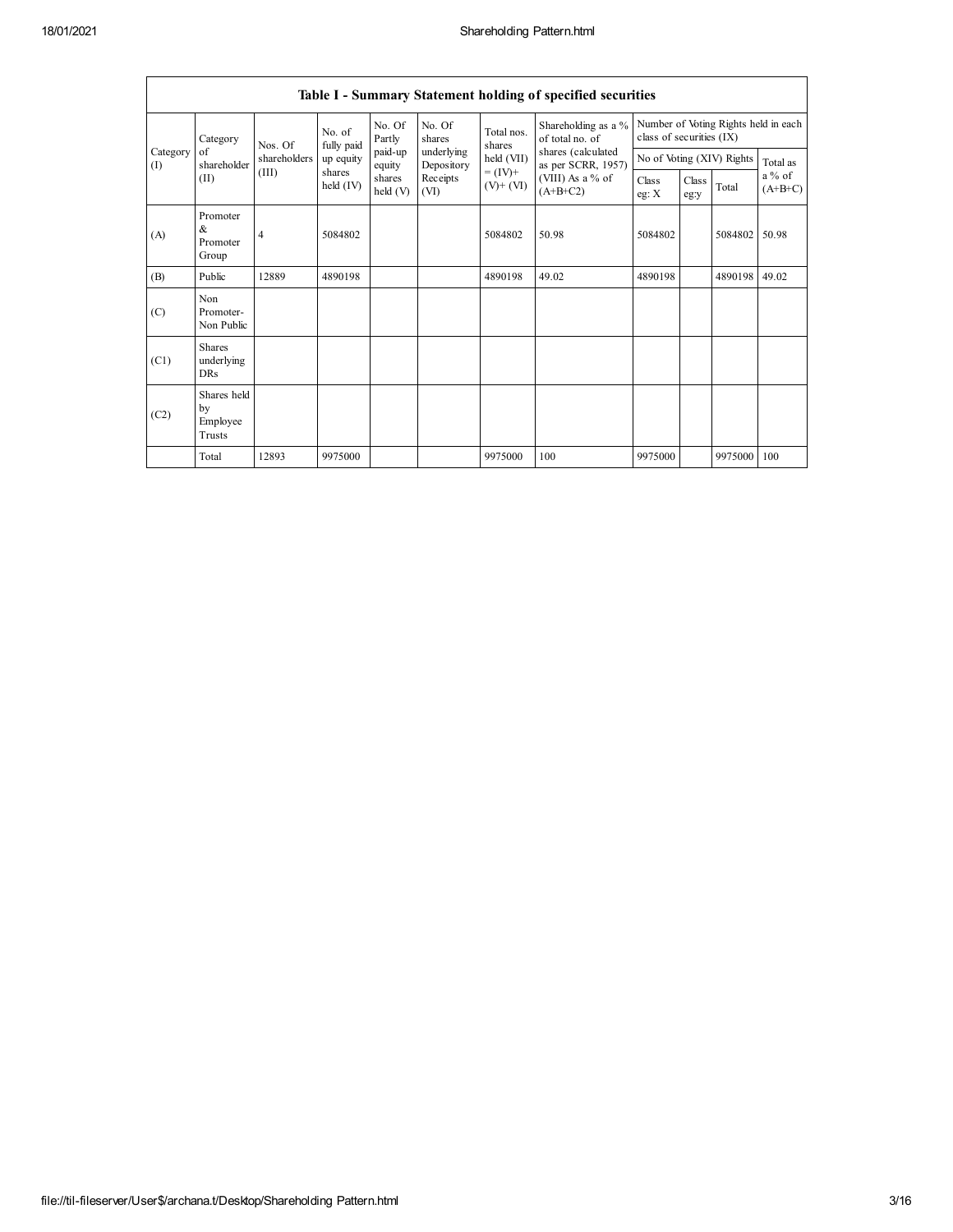|                 |                                                |                                                                          |                         |                                                           | Table I - Summary Statement holding of specified securities                                  |                                                                                                                         |                                                  |            |                                                         |                                           |
|-----------------|------------------------------------------------|--------------------------------------------------------------------------|-------------------------|-----------------------------------------------------------|----------------------------------------------------------------------------------------------|-------------------------------------------------------------------------------------------------------------------------|--------------------------------------------------|------------|---------------------------------------------------------|-------------------------------------------|
| Category<br>(I) | Category<br>of<br>shareholder<br>(II)          | No. Of<br>No. of<br>Shares<br><b>Shares</b><br>Underlying<br>Outstanding | Underlying              | No. Of Shares<br>Underlying<br>Outstanding<br>convertible | Shareholding, as a %<br>assuming full conversion<br>of convertible securities (              | Number of<br><b>Shares</b><br>Number of<br>pledged or<br>Locked in<br>otherwise<br>shares (XII)<br>encumbered<br>(XIII) |                                                  |            | Number of<br>equity shares                              |                                           |
|                 |                                                | convertible<br>securities<br>$(X_i)$<br>(X)                              | Outstanding<br>Warrants | securities and<br>No. Of<br>Warrants (Xi)<br>(a)          | as a percentage of diluted<br>share capital) $(XI)$ =<br>$(VII)+(X)$ As a % of<br>$(A+B+C2)$ | No.<br>(a)                                                                                                              | As a<br>$%$ of<br>total<br>Shares<br>held<br>(b) | No.<br>(a) | As a<br>$%$ of<br>total<br><b>Shares</b><br>held<br>(b) | held in<br>dematerialized<br>form $(XIV)$ |
| (A)             | Promoter<br>$\&$<br>Promoter<br>Group          |                                                                          |                         |                                                           | 50.98                                                                                        |                                                                                                                         |                                                  |            |                                                         | 5084802                                   |
| (B)             | Public                                         |                                                                          |                         |                                                           | 49.02                                                                                        |                                                                                                                         |                                                  |            |                                                         | 4581993                                   |
| (C)             | Non<br>Promoter-<br>Non Public                 |                                                                          |                         |                                                           |                                                                                              |                                                                                                                         |                                                  |            |                                                         |                                           |
| (C1)            | <b>Shares</b><br>underlying<br><b>DRs</b>      |                                                                          |                         |                                                           |                                                                                              |                                                                                                                         |                                                  |            |                                                         |                                           |
| (C2)            | Shares held<br>by<br>Employee<br><b>Trusts</b> |                                                                          |                         |                                                           |                                                                                              |                                                                                                                         |                                                  |            |                                                         |                                           |
|                 | Total                                          |                                                                          |                         |                                                           | 100                                                                                          |                                                                                                                         |                                                  |            |                                                         | 9666795                                   |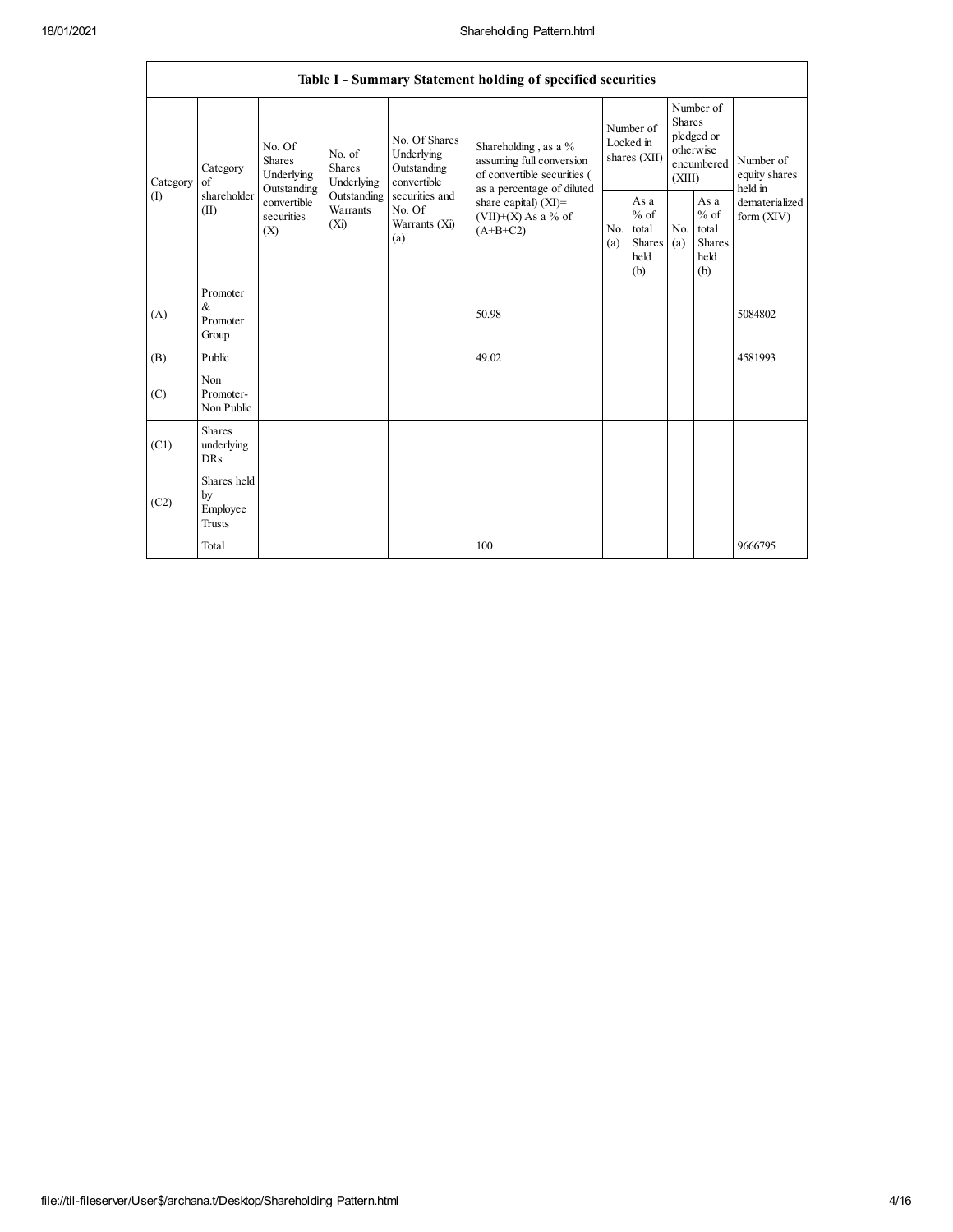|                                                                                         | Table II - Statement showing shareholding pattern of the Promoter and Promoter Group                                |                         |                            |                             |                                    |                             |                                          |                |               |                                                                  |                           |
|-----------------------------------------------------------------------------------------|---------------------------------------------------------------------------------------------------------------------|-------------------------|----------------------------|-----------------------------|------------------------------------|-----------------------------|------------------------------------------|----------------|---------------|------------------------------------------------------------------|---------------------------|
|                                                                                         |                                                                                                                     |                         | No. of                     | No. Of                      | No. Of                             | Total<br>nos.               | Shareholding as<br>a % of total no.      |                |               | Number of Voting Rights held in<br>each class of securities (IX) |                           |
| Sr.                                                                                     | Category &<br>Name of the                                                                                           | Nos. Of<br>shareholders | fully<br>paid up<br>equity | Partly<br>paid-up<br>equity | shares<br>underlying<br>Depository | shares<br>held<br>$(VII) =$ | of shares<br>(calculated as<br>per SCRR, |                |               | No of Voting (XIV) Rights                                        | Total<br>as a<br>$%$ of   |
|                                                                                         | Shareholders (I)                                                                                                    | (III)                   | shares<br>held<br>(IV)     | shares<br>held<br>(V)       | Receipts<br>(VI)                   | $(IV)+$<br>$(V)$ +<br>(VI)  | 1957) (VIII) As<br>a % of<br>$(A+B+C2)$  | Class<br>eg: X | Class<br>eg:y | Total                                                            | Total<br>Voting<br>rights |
| A                                                                                       | Table II - Statement showing shareholding pattern of the Promoter and Promoter Group                                |                         |                            |                             |                                    |                             |                                          |                |               |                                                                  |                           |
| (1)                                                                                     | Indian                                                                                                              |                         |                            |                             |                                    |                             |                                          |                |               |                                                                  |                           |
| (b)                                                                                     | Central<br>Government/<br><b>State</b><br>Government(s)                                                             | $\mathbf{1}$            | 2595000                    |                             |                                    | 2595000                     | 26.02                                    | 2595000        |               | 2595000                                                          | 26.02                     |
| (d)                                                                                     | Any Other<br>(specify)                                                                                              | $\overline{\mathbf{3}}$ | 2489802                    |                             |                                    | 2489802                     | 24.96                                    | 2489802        |               | 2489802 24.96                                                    |                           |
| Sub-Total (A)<br>(1)                                                                    |                                                                                                                     | $\overline{4}$          | 5084802                    |                             |                                    | 5084802                     | 50.98                                    | 5084802        |               | 5084802                                                          | 50.98                     |
| (2)                                                                                     | Foreign                                                                                                             |                         |                            |                             |                                    |                             |                                          |                |               |                                                                  |                           |
| Total<br>Shareholding<br>of Promoter<br>and Promoter<br>Group $(A)=$<br>$(A)(1)+(A)(2)$ |                                                                                                                     | $\overline{4}$          | 5084802                    |                             |                                    | 5084802                     | 50.98                                    | 5084802        |               | 5084802                                                          | 50.98                     |
| B                                                                                       | Table III - Statement showing shareholding pattern of the Public shareholder                                        |                         |                            |                             |                                    |                             |                                          |                |               |                                                                  |                           |
| (1)                                                                                     | Institutions                                                                                                        |                         |                            |                             |                                    |                             |                                          |                |               |                                                                  |                           |
| (a)                                                                                     | Mutual Funds                                                                                                        | 6                       | 5550                       |                             |                                    | 5550                        | 0.06                                     | 5550           |               | 5550                                                             | 0.06                      |
| (f)                                                                                     | Financial<br>Institutions/<br>Banks                                                                                 | 2                       | 700                        |                             |                                    | 700                         | 0.01                                     | 700            |               | 700                                                              | 0.01                      |
| Sub-Total (B)<br>(1)                                                                    |                                                                                                                     | $\,8\,$                 | 6250                       |                             |                                    | 6250                        | 0.06                                     | 6250           |               | 6250                                                             | 0.06                      |
| (3)                                                                                     | Non-institutions                                                                                                    |                         |                            |                             |                                    |                             |                                          |                |               |                                                                  |                           |
| (a(i))                                                                                  | Individuals -<br>i.Individual<br>shareholders<br>holding nominal<br>share capital up<br>to Rs. 2 lakhs.             | 12562                   | 2334953                    |                             |                                    | 2334953                     | 23.41                                    | 2334953        |               | 2334953                                                          | 23.41                     |
| (a(ii))                                                                                 | Individuals - ii.<br>Individual<br>shareholders<br>holding nominal<br>share capital in<br>excess of Rs. 2<br>lakhs. | 9                       | 350645                     |                             |                                    | 350645                      | 3.52                                     | 350645         |               | 350645                                                           | 3.52                      |
| (e)                                                                                     | Any Other<br>(specify)                                                                                              | 310                     | 2198350                    |                             |                                    | 2198350                     | 22.04                                    | 2198350        |               | 2198350                                                          | 22.04                     |
| Sub-Total (B)<br>(3)                                                                    |                                                                                                                     | 12881                   | 4883948                    |                             |                                    | 4883948                     | 48.96                                    | 4883948        |               | 4883948                                                          | 48.96                     |
| <b>Total Public</b><br>Shareholding<br>$(B)=(B)(1)+$<br>$(B)(2)+(B)(3)$                 |                                                                                                                     | 12889                   | 4890198                    |                             |                                    | 4890198                     | 49.02                                    | 4890198        |               | 4890198                                                          | 49.02                     |
| $\mathbf C$                                                                             | Table IV - Statement showing shareholding pattern of the Non Promoter- Non Public shareholder                       |                         |                            |                             |                                    |                             |                                          |                |               |                                                                  |                           |
| Total (<br>$A+B+C2$ )                                                                   |                                                                                                                     | 12893                   | 9975000                    |                             |                                    | 9975000                     | 100                                      | 9975000        |               | 9975000                                                          | 100                       |
| Total $(A+B+C)$                                                                         |                                                                                                                     | 12893                   | 9975000                    |                             |                                    | 9975000                     | 100                                      | 9975000        |               | 9975000                                                          | 100                       |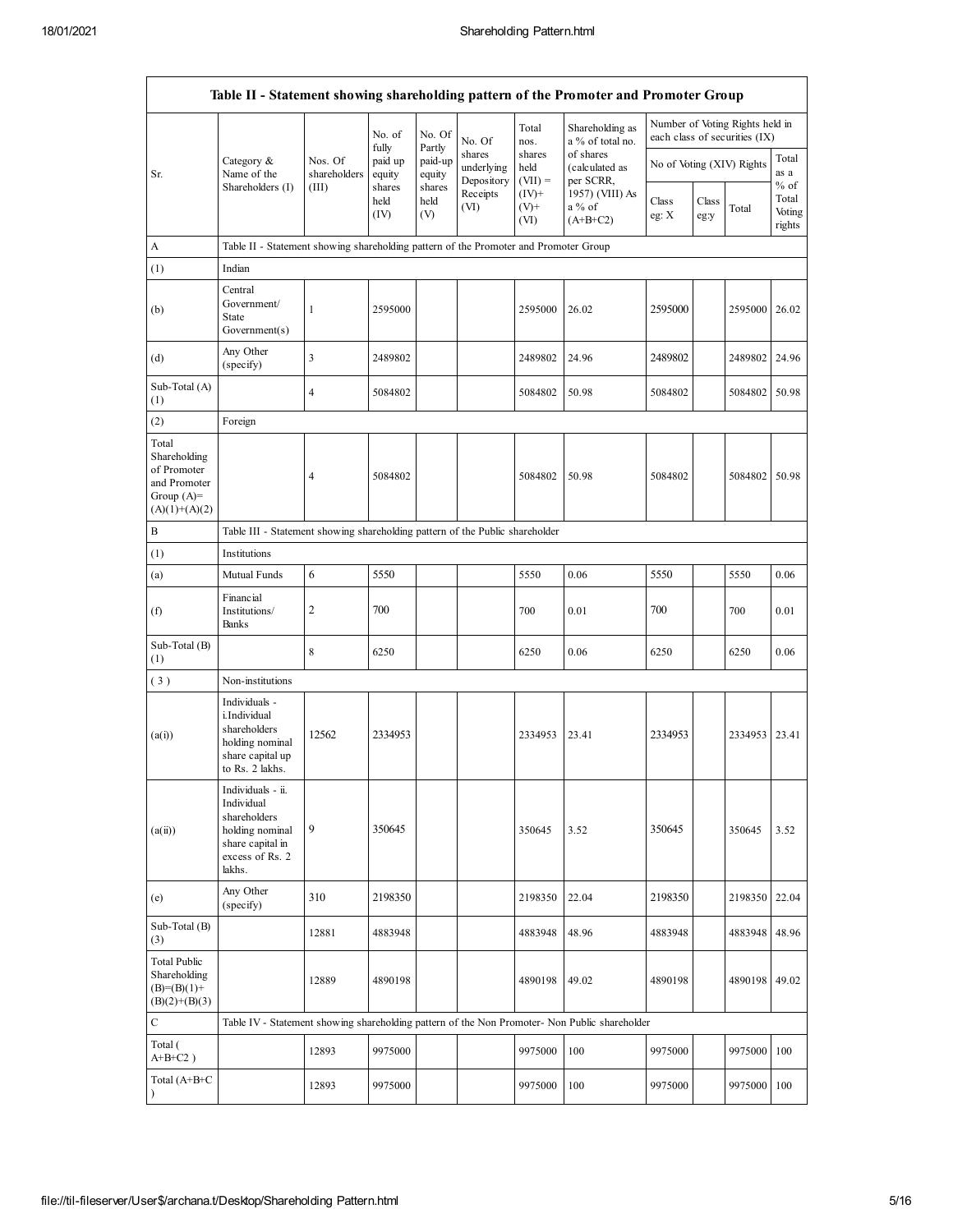|                                                                                         | Table II - Statement showing shareholding pattern of the Promoter and Promoter Group            |                                                                          |                                                                                    |                                                                                               |                                                         |                                        |                                                                               |  |                                                                       |  |
|-----------------------------------------------------------------------------------------|-------------------------------------------------------------------------------------------------|--------------------------------------------------------------------------|------------------------------------------------------------------------------------|-----------------------------------------------------------------------------------------------|---------------------------------------------------------|----------------------------------------|-------------------------------------------------------------------------------|--|-----------------------------------------------------------------------|--|
| Sr.                                                                                     | No. Of<br><b>Shares</b><br>Underlying<br>Outstanding<br>convertible<br>securities $(X)$<br>(Xi) | No. of<br><b>Shares</b><br>Underlying                                    | No. Of Shares<br>Underlying<br>Outstanding<br>convertible                          | Shareholding, as a %<br>assuming full conversion of<br>convertible securities (as a           |                                                         | Number of<br>Locked in<br>shares (XII) | Number of<br><b>Shares</b><br>pledged or<br>otherwise<br>encumbered<br>(XIII) |  | Number of<br>equity shares<br>held in<br>dematerialized<br>form (XIV) |  |
|                                                                                         |                                                                                                 | Outstanding<br>securities and No.<br>Warrants<br>Of Warrants (Xi)<br>(a) | percentage of diluted share<br>capital) $(XI) = (VII)+(X) As a$<br>% of $(A+B+C2)$ | No.<br>(a)                                                                                    | As a<br>$%$ of<br>total<br><b>Shares</b><br>held<br>(b) | No.<br>(a)                             | As a<br>$%$ of<br>total<br><b>Shares</b><br>held<br>(b)                       |  |                                                                       |  |
| A                                                                                       |                                                                                                 |                                                                          |                                                                                    | Table II - Statement showing shareholding pattern of the Promoter and Promoter Group          |                                                         |                                        |                                                                               |  |                                                                       |  |
| (1)                                                                                     | Indian                                                                                          |                                                                          |                                                                                    |                                                                                               |                                                         |                                        |                                                                               |  |                                                                       |  |
| (b)                                                                                     |                                                                                                 |                                                                          |                                                                                    | 26.02                                                                                         |                                                         |                                        |                                                                               |  | 2595000                                                               |  |
| (d)                                                                                     |                                                                                                 |                                                                          |                                                                                    | 24.96                                                                                         |                                                         |                                        |                                                                               |  | 2489802                                                               |  |
| Sub-Total (A)<br>(1)                                                                    |                                                                                                 |                                                                          |                                                                                    | 50.98                                                                                         |                                                         |                                        |                                                                               |  | 5084802                                                               |  |
| (2)                                                                                     | Foreign                                                                                         |                                                                          |                                                                                    |                                                                                               |                                                         |                                        |                                                                               |  |                                                                       |  |
| Total<br>Shareholding<br>of Promoter<br>and Promoter<br>Group $(A)=$<br>$(A)(1)+(A)(2)$ |                                                                                                 |                                                                          |                                                                                    | 50.98                                                                                         |                                                         |                                        |                                                                               |  | 5084802                                                               |  |
| B                                                                                       |                                                                                                 |                                                                          |                                                                                    | Table III - Statement showing shareholding pattern of the Public shareholder                  |                                                         |                                        |                                                                               |  |                                                                       |  |
| (1)                                                                                     | Institutions                                                                                    |                                                                          |                                                                                    |                                                                                               |                                                         |                                        |                                                                               |  |                                                                       |  |
| (a)                                                                                     |                                                                                                 |                                                                          |                                                                                    | 0.06                                                                                          |                                                         |                                        |                                                                               |  | $\boldsymbol{0}$                                                      |  |
| (f)                                                                                     |                                                                                                 |                                                                          |                                                                                    | 0.01                                                                                          |                                                         |                                        |                                                                               |  | 700                                                                   |  |
| Sub-Total $(B)$<br>(1)                                                                  |                                                                                                 |                                                                          |                                                                                    | 0.06                                                                                          |                                                         |                                        |                                                                               |  | 700                                                                   |  |
| (3)                                                                                     | Non-institutions                                                                                |                                                                          |                                                                                    |                                                                                               |                                                         |                                        |                                                                               |  |                                                                       |  |
| (a(i))                                                                                  |                                                                                                 |                                                                          |                                                                                    | 23.41                                                                                         |                                                         |                                        |                                                                               |  | 2042353                                                               |  |
| (a(ii))                                                                                 |                                                                                                 |                                                                          |                                                                                    | 3.52                                                                                          |                                                         |                                        |                                                                               |  | 350645                                                                |  |
| (e)                                                                                     |                                                                                                 |                                                                          |                                                                                    | 22.04                                                                                         |                                                         |                                        |                                                                               |  | 2188295                                                               |  |
| Sub-Total (B)<br>(3)                                                                    |                                                                                                 |                                                                          |                                                                                    | 48.96                                                                                         |                                                         |                                        |                                                                               |  | 4581293                                                               |  |
| <b>Total Public</b><br>Shareholding<br>$(B)=(B)(1)+$<br>$(B)(2)+(B)(3)$                 |                                                                                                 |                                                                          |                                                                                    | 49.02                                                                                         |                                                         |                                        |                                                                               |  | 4581993                                                               |  |
| $\mathbf C$                                                                             |                                                                                                 |                                                                          |                                                                                    | Table IV - Statement showing shareholding pattern of the Non Promoter- Non Public shareholder |                                                         |                                        |                                                                               |  |                                                                       |  |
| Total (<br>$A+B+C2$ )                                                                   |                                                                                                 |                                                                          |                                                                                    | 100                                                                                           |                                                         |                                        |                                                                               |  | 9666795                                                               |  |
| Total (A+B+C                                                                            |                                                                                                 |                                                                          |                                                                                    | 100                                                                                           |                                                         |                                        |                                                                               |  | 9666795                                                               |  |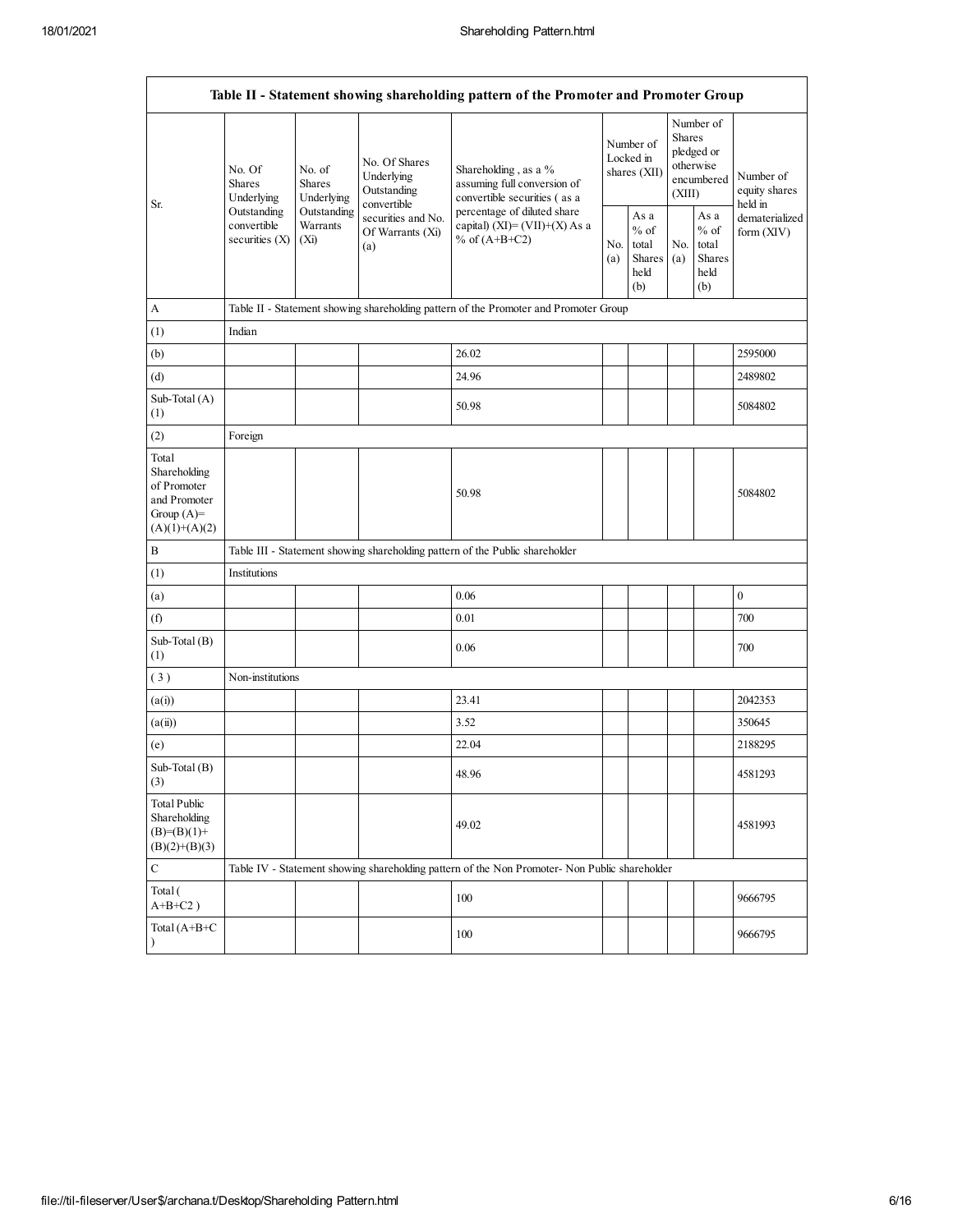| <b>Central Government/ State Government(s)</b>                                                                                                                                         |                                                               |                       |  |  |  |  |  |
|----------------------------------------------------------------------------------------------------------------------------------------------------------------------------------------|---------------------------------------------------------------|-----------------------|--|--|--|--|--|
| Searial No.                                                                                                                                                                            | $\mathbf{1}$                                                  |                       |  |  |  |  |  |
| Name of the<br>Shareholders (I)                                                                                                                                                        | TAMILNADU INDUSTRIAL DEVELOPMENT CORPORATION LTD              | Click here to go back |  |  |  |  |  |
| PAN (II)                                                                                                                                                                               | AAACT3409P                                                    | Total                 |  |  |  |  |  |
| No. of fully paid<br>up equity shares<br>held (IV)                                                                                                                                     | 2595000                                                       | 2595000               |  |  |  |  |  |
| No. Of Partly paid-<br>up equity shares<br>held(V)                                                                                                                                     |                                                               |                       |  |  |  |  |  |
| No. Of shares<br>underlying<br>Depository<br>Receipts (VI)                                                                                                                             |                                                               |                       |  |  |  |  |  |
| Total nos. shares<br>held $(VII) = (IV) +$<br>$(V)$ + $(VI)$                                                                                                                           | 2595000                                                       | 2595000               |  |  |  |  |  |
| Shareholding as a<br>% of total no. of<br>shares (calculated<br>as per SCRR,<br>1957) (VIII) As a<br>% of $(A+B+C2)$                                                                   | 26.02                                                         | 26.02                 |  |  |  |  |  |
|                                                                                                                                                                                        | Number of Voting Rights held in each class of securities (IX) |                       |  |  |  |  |  |
| Class eg: X                                                                                                                                                                            | 2595000                                                       | 2595000               |  |  |  |  |  |
| Class eg:y                                                                                                                                                                             |                                                               |                       |  |  |  |  |  |
| Total                                                                                                                                                                                  | 2595000                                                       | 2595000               |  |  |  |  |  |
| Total as a % of<br>Total Voting rights                                                                                                                                                 | 26.02                                                         | 26.02                 |  |  |  |  |  |
| No. Of Shares<br>Underlying<br>Outstanding<br>convertible<br>securities $(X)$                                                                                                          |                                                               |                       |  |  |  |  |  |
| No. of Shares<br>Underlying<br>Outstanding<br>Warrants (Xi)                                                                                                                            |                                                               |                       |  |  |  |  |  |
| No. Of Shares<br>Underlying<br>Outstanding<br>convertible<br>securities and<br>warrants $(X)$                                                                                          |                                                               |                       |  |  |  |  |  |
| Shareholding, as a<br>% assuming full<br>conversion of<br>convertible<br>securities (as a<br>percentage of<br>diluted share<br>capital) $(XI)=$<br>$(VII)+(X)$ As a %<br>of $(A+B+C2)$ | 26.02                                                         | 26.02                 |  |  |  |  |  |
| Number of Locked in shares (XII)                                                                                                                                                       |                                                               |                       |  |  |  |  |  |
| No. $(a)$                                                                                                                                                                              |                                                               |                       |  |  |  |  |  |
| As a % of total<br>Shares held (b)                                                                                                                                                     |                                                               |                       |  |  |  |  |  |
|                                                                                                                                                                                        | Number of Shares pledged or otherwise encumbered (XIII)       |                       |  |  |  |  |  |
| No. $(a)$                                                                                                                                                                              |                                                               |                       |  |  |  |  |  |
| As a % of total<br>Shares held (b)                                                                                                                                                     |                                                               |                       |  |  |  |  |  |
|                                                                                                                                                                                        |                                                               |                       |  |  |  |  |  |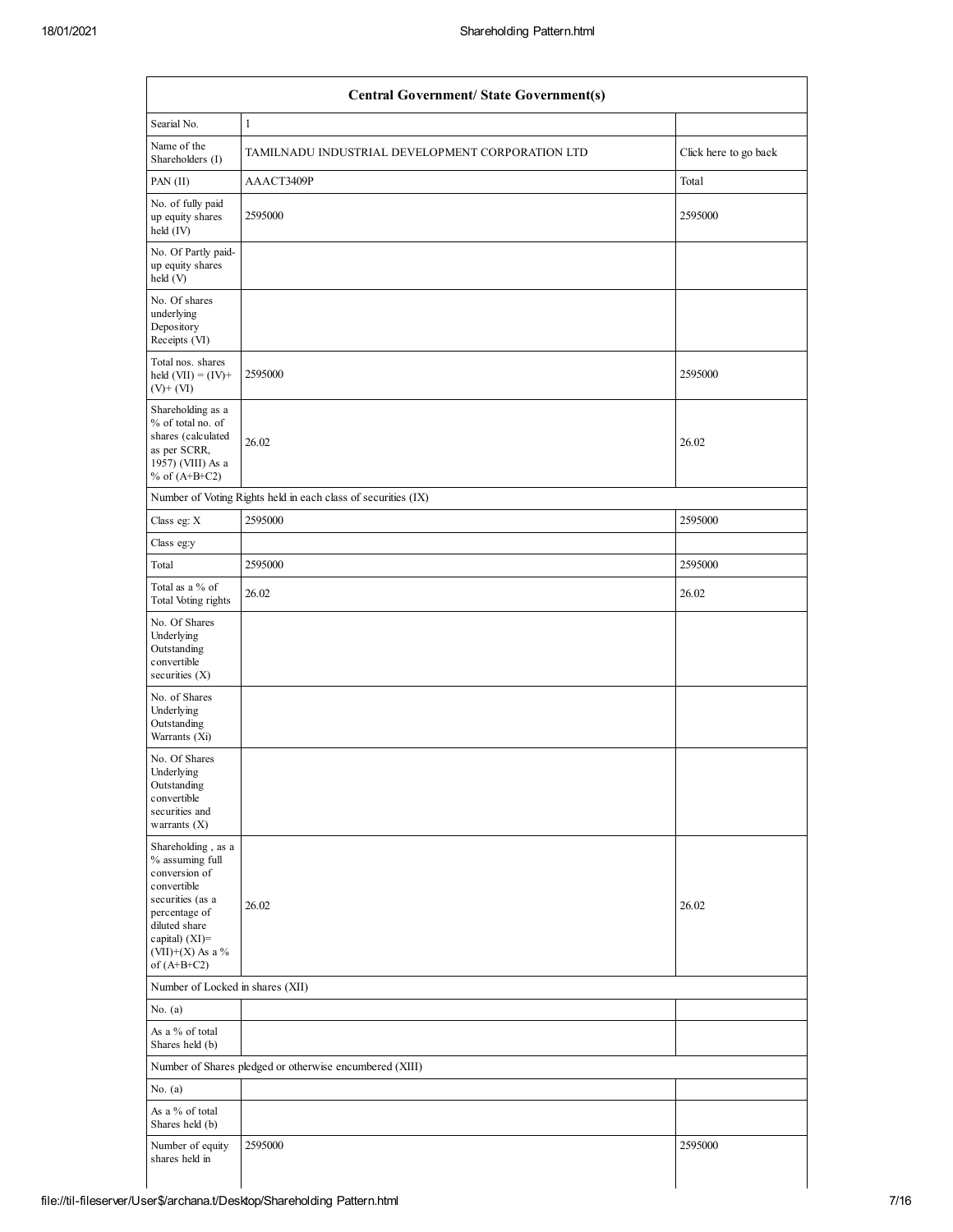| dematerialized<br>form $(XIV)$  |          |  |
|---------------------------------|----------|--|
| Reason for not providing PAN    |          |  |
| Reason for not<br>providing PAN |          |  |
| Shareholder type                | Promoter |  |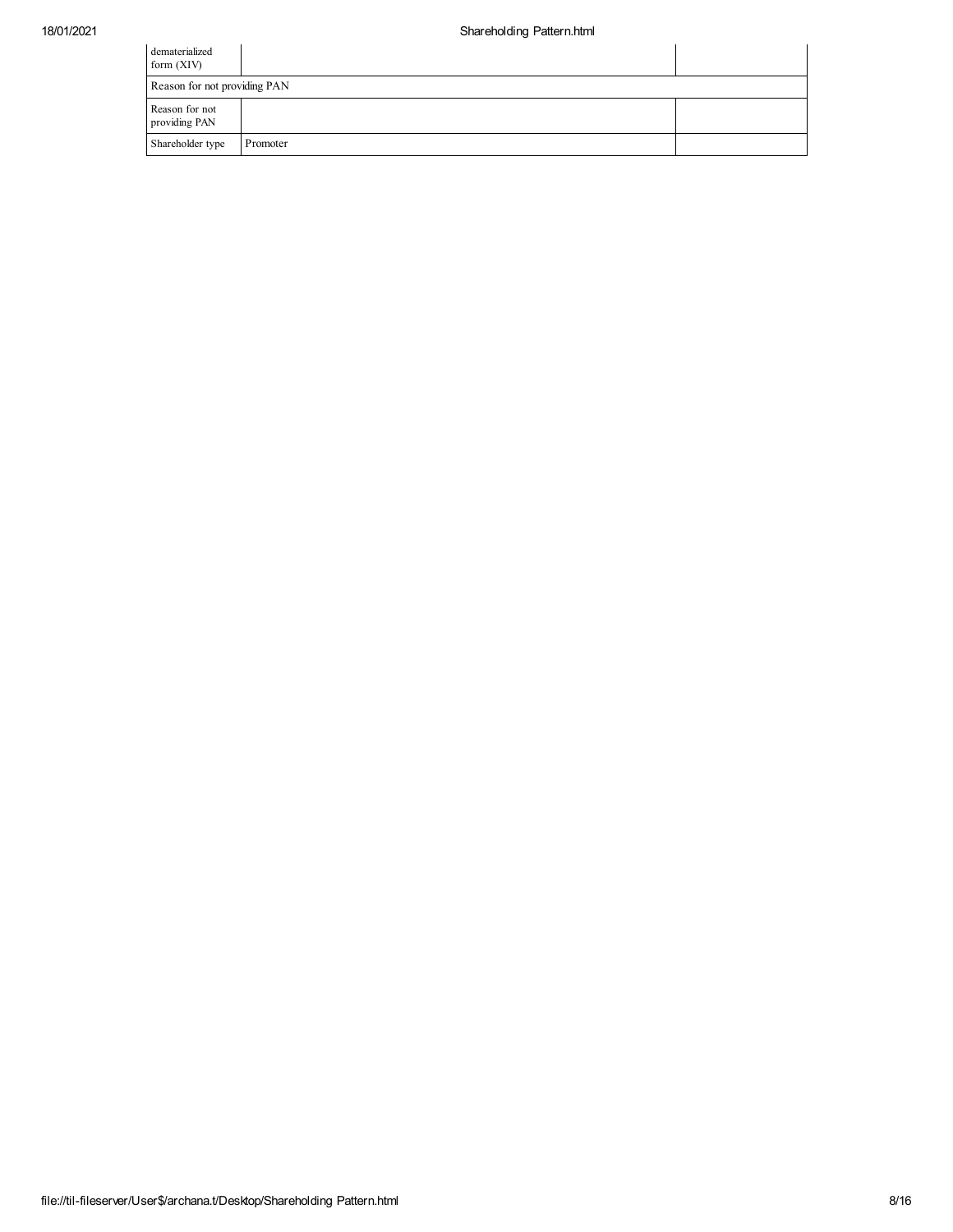|                                                                                                                                                                                         |                                                               | Any Other (specify)                        |                                     |                          |
|-----------------------------------------------------------------------------------------------------------------------------------------------------------------------------------------|---------------------------------------------------------------|--------------------------------------------|-------------------------------------|--------------------------|
| Searial No.                                                                                                                                                                             | 1                                                             | 2                                          | 3                                   |                          |
| Category                                                                                                                                                                                | <b>Bodies Corporate</b>                                       | <b>Bodies Corporate</b>                    | Director or Director's<br>Relatives | Click here to<br>go back |
| Name of the<br>Shareholders (I)                                                                                                                                                         | PILANI INVESTMENT AND INDUSTRIES<br><b>CORPORATION LTD</b>    | <b>BIRLA GROUP HOLDINGS</b><br>PRIVATE LTD | MR ASKARAN<br><b>AGARWALA</b>       |                          |
| PAN (II)                                                                                                                                                                                | AABCP7642R                                                    | AAACR2250C                                 | ABJPA1296L                          | Total                    |
| No. of the<br>Shareholders (I)                                                                                                                                                          | $\mathbf{1}$                                                  | $\mathbf{1}$                               | 1                                   | 3                        |
| No. of fully paid<br>up equity shares<br>held (IV)                                                                                                                                      | 498000                                                        | 1990652                                    | 1150                                | 2489802                  |
| No. Of Partly paid-<br>up equity shares<br>held (V)                                                                                                                                     |                                                               |                                            |                                     |                          |
| No. Of shares<br>underlying<br>Depository<br>Receipts (VI)                                                                                                                              |                                                               |                                            |                                     |                          |
| Total nos. shares<br>held $(VII) = (IV) +$<br>$(V)$ + $(VI)$                                                                                                                            | 498000                                                        | 1990652                                    | 1150                                | 2489802                  |
| Shareholding as a<br>% of total no. of<br>shares (calculated<br>as per SCRR,<br>1957) (VIII) As a<br>% of $(A+B+C2)$                                                                    | 4.99                                                          | 19.96                                      | 0.01                                | 24.96                    |
|                                                                                                                                                                                         | Number of Voting Rights held in each class of securities (IX) |                                            |                                     |                          |
| Class eg: $X$                                                                                                                                                                           | 498000                                                        | 1990652                                    | 1150                                | 2489802                  |
| Class eg:y                                                                                                                                                                              |                                                               |                                            |                                     |                          |
| Total                                                                                                                                                                                   | 498000                                                        | 1990652                                    | 1150                                | 2489802                  |
| Total as a % of<br>Total Voting rights                                                                                                                                                  | 4.99                                                          | 19.96                                      | 0.01                                | 24.96                    |
| No. Of Shares<br>Underlying<br>Outstanding<br>convertible<br>securities $(X)$                                                                                                           |                                                               |                                            |                                     |                          |
| No. of Shares<br>Underlying<br>Outstanding<br>Warrants (Xi)                                                                                                                             |                                                               |                                            |                                     |                          |
| No. Of Shares<br>Underlying<br>Outstanding<br>convertible<br>securities and No.<br>Of Warrants (Xi)<br>(a)                                                                              |                                                               |                                            |                                     |                          |
| Shareholding, as a<br>% assuming full<br>conversion of<br>convertible<br>securities (as a<br>percentage of<br>diluted share<br>capital) $(XI)$ =<br>$(VII)+(X)$ As a %<br>of $(A+B+C2)$ | 4.99                                                          | 19.96                                      | 0.01                                | 24.96                    |
| Number of Locked in shares (XII)                                                                                                                                                        |                                                               |                                            |                                     |                          |
| No. $(a)$                                                                                                                                                                               |                                                               |                                            |                                     |                          |
| As a % of total                                                                                                                                                                         |                                                               |                                            |                                     |                          |
| Shares held (b)                                                                                                                                                                         |                                                               |                                            |                                     |                          |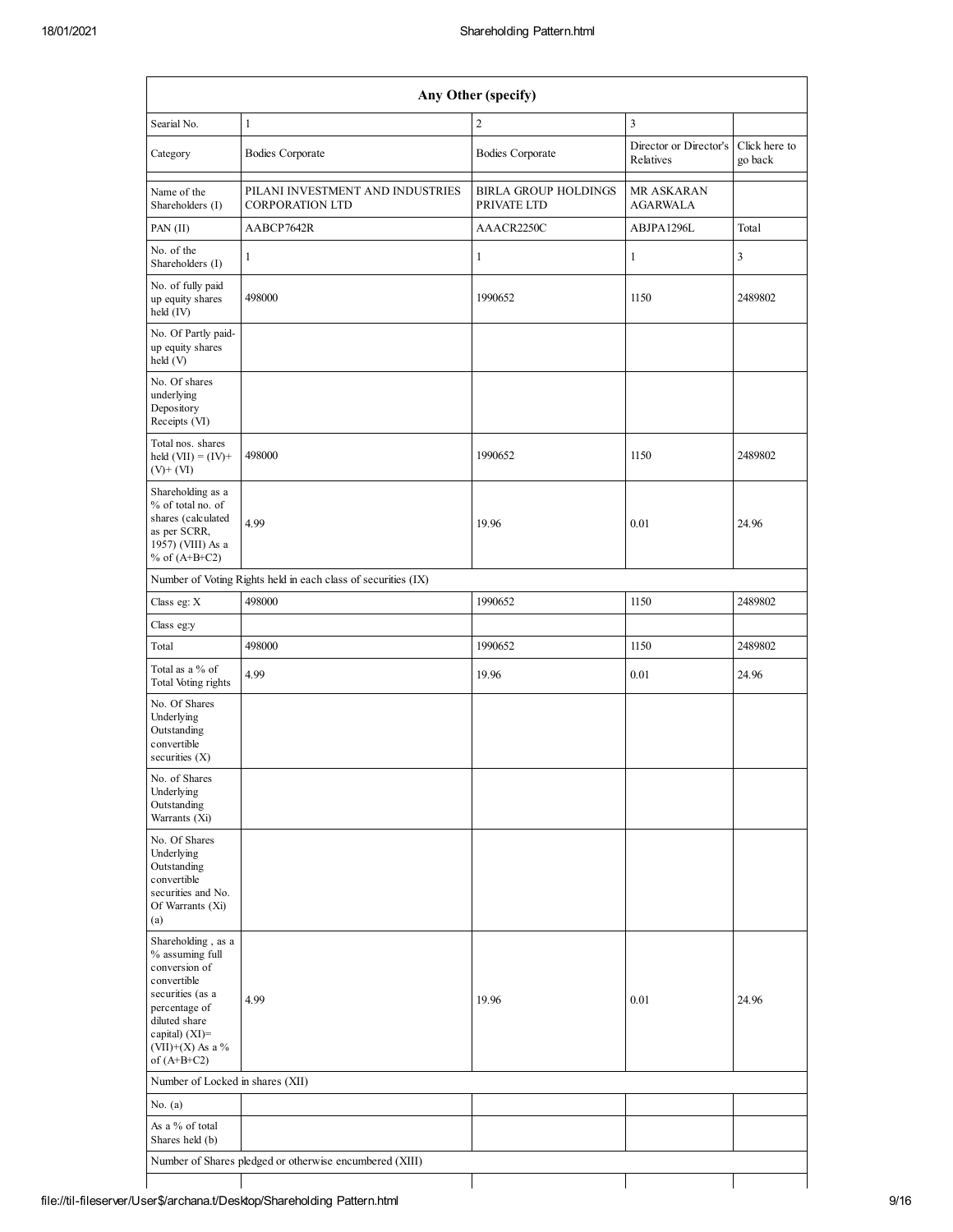## 18/01/2021 Shareholding Pattern.html

| No. $(a)$                                                            |          |          |          |         |
|----------------------------------------------------------------------|----------|----------|----------|---------|
| As a % of total<br>Shares held (b)                                   |          |          |          |         |
| Number of equity<br>shares held in<br>dematerialized<br>form $(XIV)$ | 498000   | 1990652  | 1150     | 2489802 |
| Reason for not providing PAN                                         |          |          |          |         |
| Reason for not<br>providing PAN                                      |          |          |          |         |
| Shareholder type                                                     | Promoter | Promoter | Promoter |         |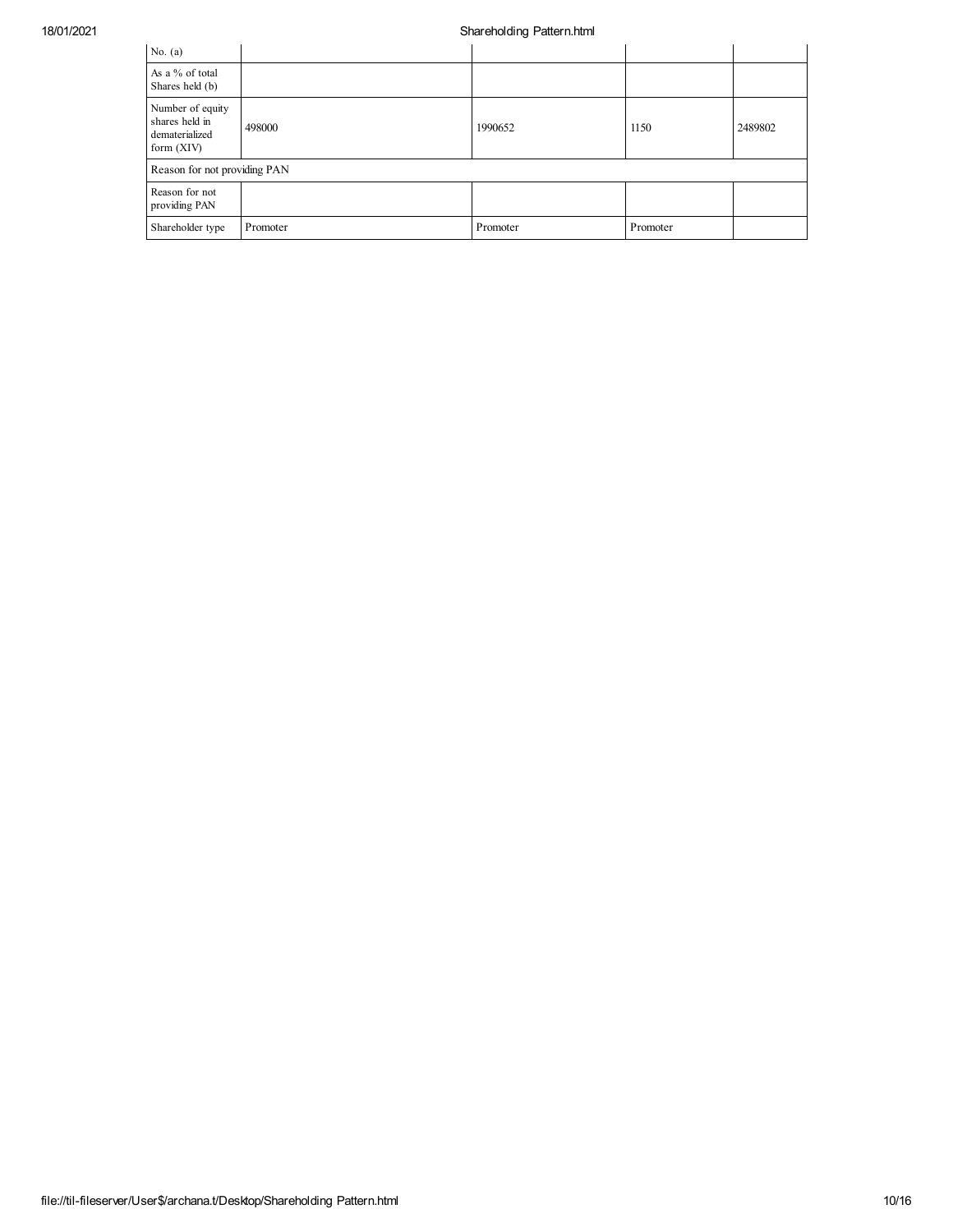|                                                                                                                                                                                      | Individuals - ii. Individual shareholders holding nominal share capital in excess of Rs. 2 lakhs. |                       |  |  |  |  |  |  |  |
|--------------------------------------------------------------------------------------------------------------------------------------------------------------------------------------|---------------------------------------------------------------------------------------------------|-----------------------|--|--|--|--|--|--|--|
| Searial No.                                                                                                                                                                          | $\mathbf{1}$                                                                                      |                       |  |  |  |  |  |  |  |
| Name of the<br>Shareholders (I)                                                                                                                                                      | <b>SRINIVAS B S</b>                                                                               | Click here to go back |  |  |  |  |  |  |  |
| PAN (II)                                                                                                                                                                             | AAPPS0088L                                                                                        | Total                 |  |  |  |  |  |  |  |
| No. of fully paid<br>up equity shares<br>held (IV)                                                                                                                                   | 127533                                                                                            | 127533                |  |  |  |  |  |  |  |
| No. Of Partly paid-<br>up equity shares<br>held (V)                                                                                                                                  |                                                                                                   |                       |  |  |  |  |  |  |  |
| No. Of shares<br>underlying<br>Depository<br>Receipts (VI)                                                                                                                           |                                                                                                   |                       |  |  |  |  |  |  |  |
| Total nos. shares<br>held $(VII) = (IV) +$<br>$(V)$ + $(VI)$                                                                                                                         | 127533                                                                                            | 127533                |  |  |  |  |  |  |  |
| Shareholding as a<br>% of total no. of<br>shares (calculated<br>as per SCRR,<br>1957) (VIII) As a<br>% of $(A+B+C2)$                                                                 | 1.28                                                                                              | 1.28                  |  |  |  |  |  |  |  |
|                                                                                                                                                                                      | Number of Voting Rights held in each class of securities (IX)                                     |                       |  |  |  |  |  |  |  |
| Class eg: X                                                                                                                                                                          | 127533                                                                                            | 127533                |  |  |  |  |  |  |  |
| Class eg:y                                                                                                                                                                           |                                                                                                   |                       |  |  |  |  |  |  |  |
| Total                                                                                                                                                                                | 127533                                                                                            | 127533                |  |  |  |  |  |  |  |
| Total as a % of<br>Total Voting rights                                                                                                                                               | 1.28                                                                                              | 1.28                  |  |  |  |  |  |  |  |
| No. Of Shares<br>Underlying<br>Outstanding<br>convertible<br>securities $(X)$                                                                                                        |                                                                                                   |                       |  |  |  |  |  |  |  |
| No. of Shares<br>Underlying<br>Outstanding<br>Warrants (Xi)                                                                                                                          |                                                                                                   |                       |  |  |  |  |  |  |  |
| No. Of Shares<br>Underlying<br>Outstanding<br>convertible<br>securities and No.<br>Of Warrants (Xi)<br>(a)                                                                           |                                                                                                   |                       |  |  |  |  |  |  |  |
| Shareholding, as a<br>% assuming full<br>conversion of<br>convertible<br>securities (as a<br>percentage of<br>diluted share<br>capital) (XI)=<br>$(VII)+(X)$ As a %<br>of $(A+B+C2)$ | 1.28                                                                                              | 1.28                  |  |  |  |  |  |  |  |
| Number of Locked in shares (XII)                                                                                                                                                     |                                                                                                   |                       |  |  |  |  |  |  |  |
| No. $(a)$                                                                                                                                                                            |                                                                                                   |                       |  |  |  |  |  |  |  |
| As a % of total<br>Shares held (b)                                                                                                                                                   |                                                                                                   |                       |  |  |  |  |  |  |  |
| Number of equity<br>shares held in<br>dematerialized<br>form (XIV)                                                                                                                   | 127533                                                                                            | 127533                |  |  |  |  |  |  |  |
| Reason for not providing PAN                                                                                                                                                         |                                                                                                   |                       |  |  |  |  |  |  |  |
| Reason for not<br>providing PAN                                                                                                                                                      |                                                                                                   |                       |  |  |  |  |  |  |  |

## **Individuals - ii. Individual shareholders holding nominal share capital in excess of Rs. 2 lakhs.**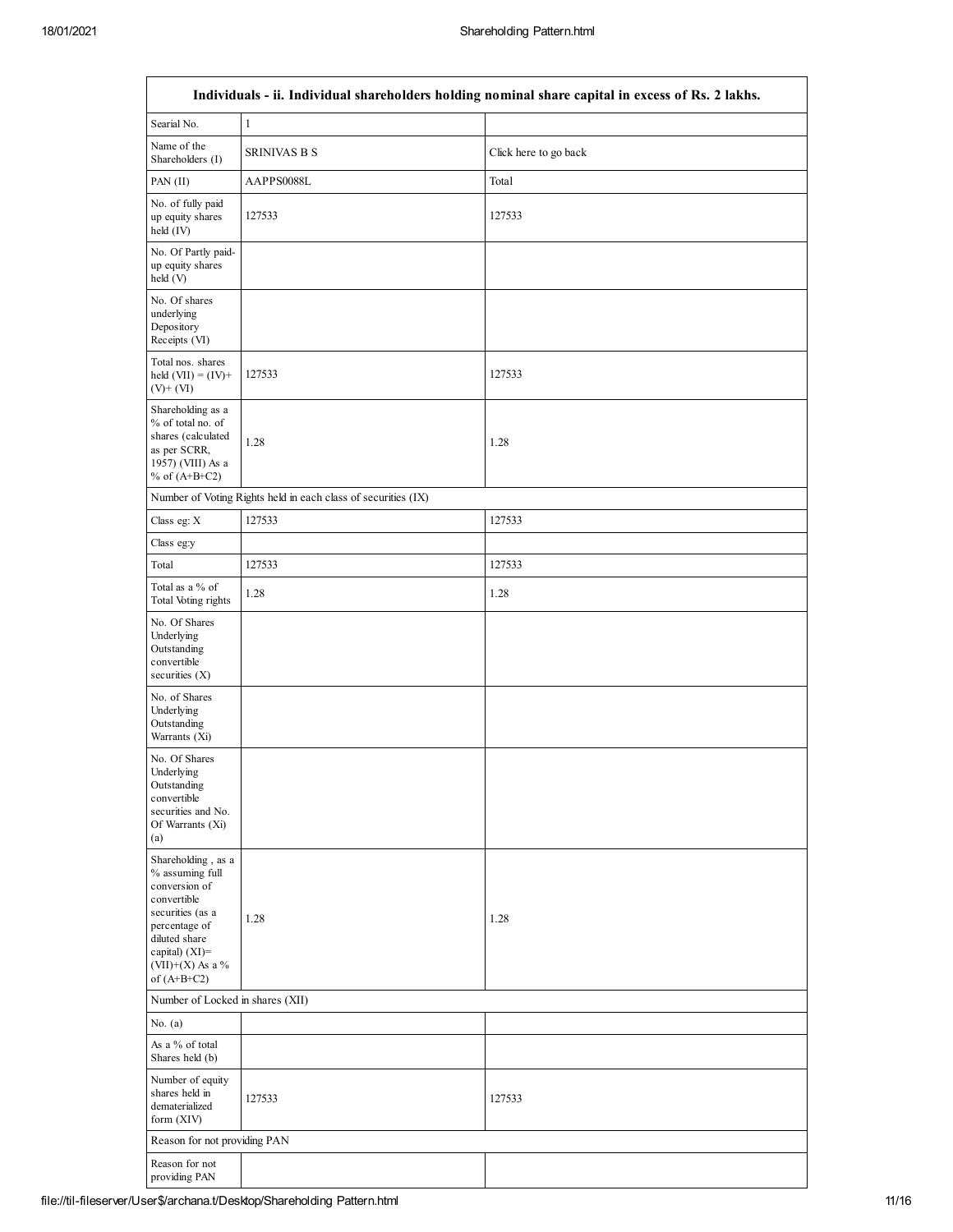|                                                                                                                                                                                          |                            |                                                               | Any Other (specify)                                    |                     |                                        |           |                |
|------------------------------------------------------------------------------------------------------------------------------------------------------------------------------------------|----------------------------|---------------------------------------------------------------|--------------------------------------------------------|---------------------|----------------------------------------|-----------|----------------|
| Searial No.                                                                                                                                                                              | $\mathbf{1}$               | $\overline{2}$                                                | $\overline{\mathbf{3}}$                                | $\overline{4}$      | 5                                      | 6         | $\overline{7}$ |
| Category                                                                                                                                                                                 | <b>Bodies</b><br>Corporate | <b>Bodies Corporate</b>                                       | <b>Bodies Corporate</b>                                | Clearing<br>Members | Director or<br>Director's<br>Relatives | Employees | <b>IEPF</b>    |
| Category / More<br>than 1 percentage                                                                                                                                                     | Category                   | More than 1 percentage<br>of shareholding                     | More than 1 percentage<br>of shareholding              | Category            | Category                               | Category  | Category       |
| Name of the<br>Shareholders (I)                                                                                                                                                          |                            | <b>KAMAL JYOT</b><br><b>INVESTMENTS LTD</b>                   | <b>ANSHUL</b><br><b>SPECIALITY</b><br><b>MELECULES</b> |                     |                                        |           |                |
| PAN (II)                                                                                                                                                                                 |                            | AAACK3258K                                                    | AABCA4003H                                             |                     |                                        |           |                |
| No. of the<br>Shareholders (I)                                                                                                                                                           | 79                         | $\mathbf{1}$                                                  | $\mathbf{1}$                                           | 41                  | 4                                      | 11        | $\mathbf{1}$   |
| No. of fully paid<br>up equity shares<br>held (IV)                                                                                                                                       | 48916                      | 976903                                                        | 722718                                                 | 20174               | 350                                    | 540       | 347655         |
| No. Of Partly paid-<br>up equity shares<br>held (V)                                                                                                                                      |                            |                                                               |                                                        |                     |                                        |           |                |
| No. Of shares<br>underlying<br>Depository<br>Receipts (VI)                                                                                                                               |                            |                                                               |                                                        |                     |                                        |           |                |
| Total nos. shares<br>held $(VII) = (IV) +$<br>$(V)+(VI)$                                                                                                                                 | 48916                      | 976903                                                        | 722718                                                 | 20174               | 350                                    | 540       | 347655         |
| Shareholding as a<br>% of total no. of<br>shares (calculated<br>as per SCRR,<br>1957) (VIII) As a<br>% of $(A+B+C2)$                                                                     | 0.49                       | 9.79                                                          | 7.25                                                   | 0.2                 | $\boldsymbol{0}$                       | 0.01      | 3.49           |
|                                                                                                                                                                                          |                            | Number of Voting Rights held in each class of securities (IX) |                                                        |                     |                                        |           |                |
| Class eg: X                                                                                                                                                                              | 48916                      | 976903                                                        | 722718                                                 | 20174               | 350                                    | 540       | 347655         |
| Class eg:y                                                                                                                                                                               |                            |                                                               |                                                        |                     |                                        |           |                |
| Total                                                                                                                                                                                    | 48916                      | 976903                                                        | 722718                                                 | 20174               | 350                                    | 540       | 347655         |
| Total as a % of<br>Total Voting rights                                                                                                                                                   | 0.49                       | 9.79                                                          | 7.25                                                   | 0.2                 | $\boldsymbol{0}$                       | 0.01      | 3.49           |
| No. Of Shares<br>Underlying<br>Outstanding<br>convertible<br>securities (X)                                                                                                              |                            |                                                               |                                                        |                     |                                        |           |                |
| No. of Shares<br>Underlying<br>Outstanding<br>Warrants (Xi)                                                                                                                              |                            |                                                               |                                                        |                     |                                        |           |                |
| No. Of Shares<br>Underlying<br>Outstanding<br>convertible<br>securities and No.<br>Of Warrants (Xi)<br>(a)                                                                               |                            |                                                               |                                                        |                     |                                        |           |                |
| Shareholding, as a<br>% assuming full<br>conversion of<br>convertible<br>securities (as a<br>percentage of<br>diluted share<br>capital) $(XI)$ =<br>(VII)+(X) As a $\%$<br>of $(A+B+C2)$ | 0.49                       | 9.79                                                          | 7.25                                                   | 0.2                 | $\boldsymbol{0}$                       | 0.01      | 3.49           |
| Number of Locked in shares (XII)                                                                                                                                                         |                            |                                                               |                                                        |                     |                                        |           |                |
| No. $(a)$                                                                                                                                                                                |                            |                                                               |                                                        |                     |                                        |           |                |
|                                                                                                                                                                                          |                            |                                                               |                                                        |                     |                                        |           |                |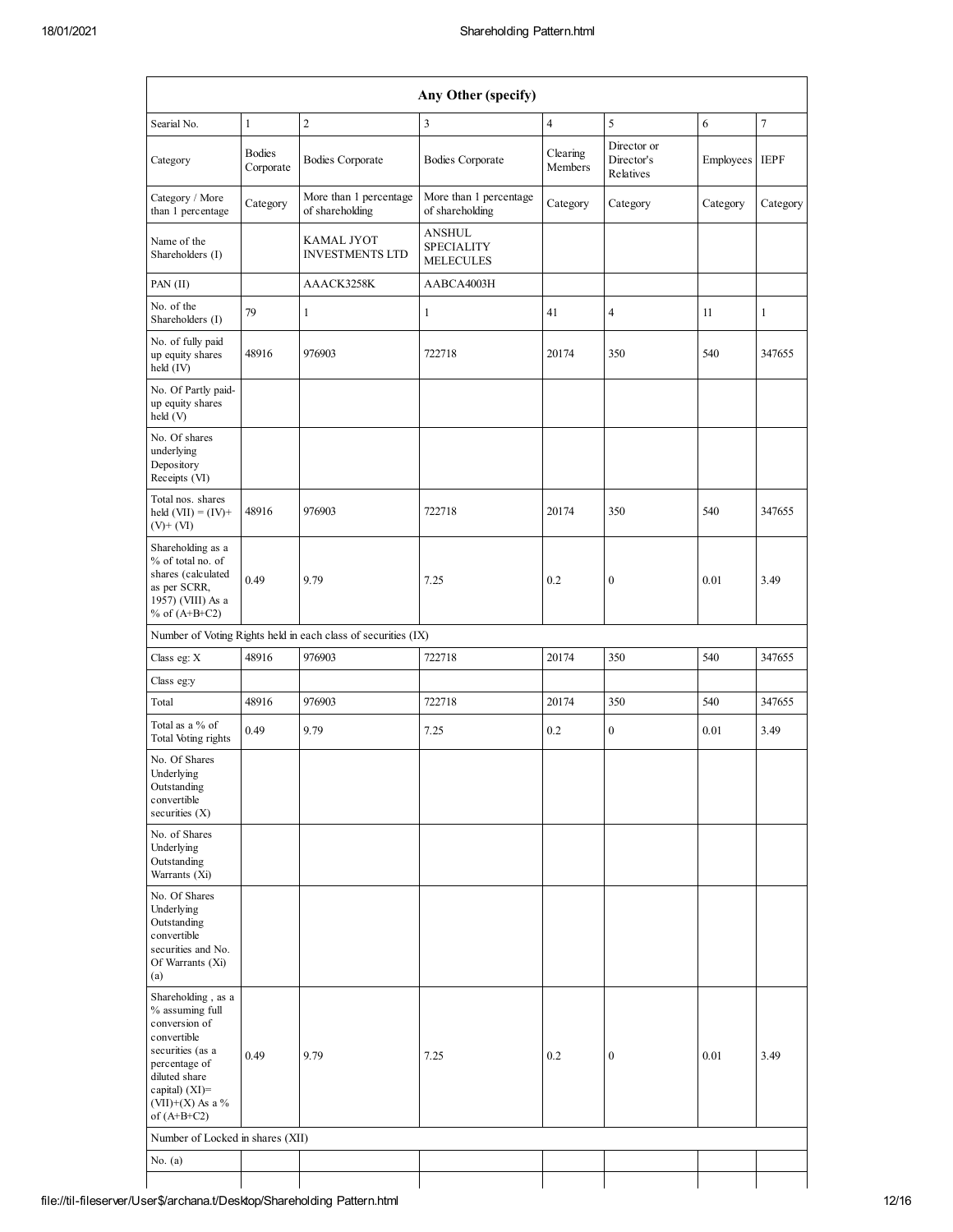## 18/01/2021 Shareholding Pattern.html

| As a % of total<br>Shares held (b)                                   |       |        |        |       |     |     |        |  |  |
|----------------------------------------------------------------------|-------|--------|--------|-------|-----|-----|--------|--|--|
| Number of equity<br>shares held in<br>dematerialized<br>form $(XIV)$ | 43091 | 976903 | 722718 | 20174 | 100 | 160 | 347655 |  |  |
| Reason for not providing PAN                                         |       |        |        |       |     |     |        |  |  |
| Reason for not<br>providing PAN                                      |       |        |        |       |     |     |        |  |  |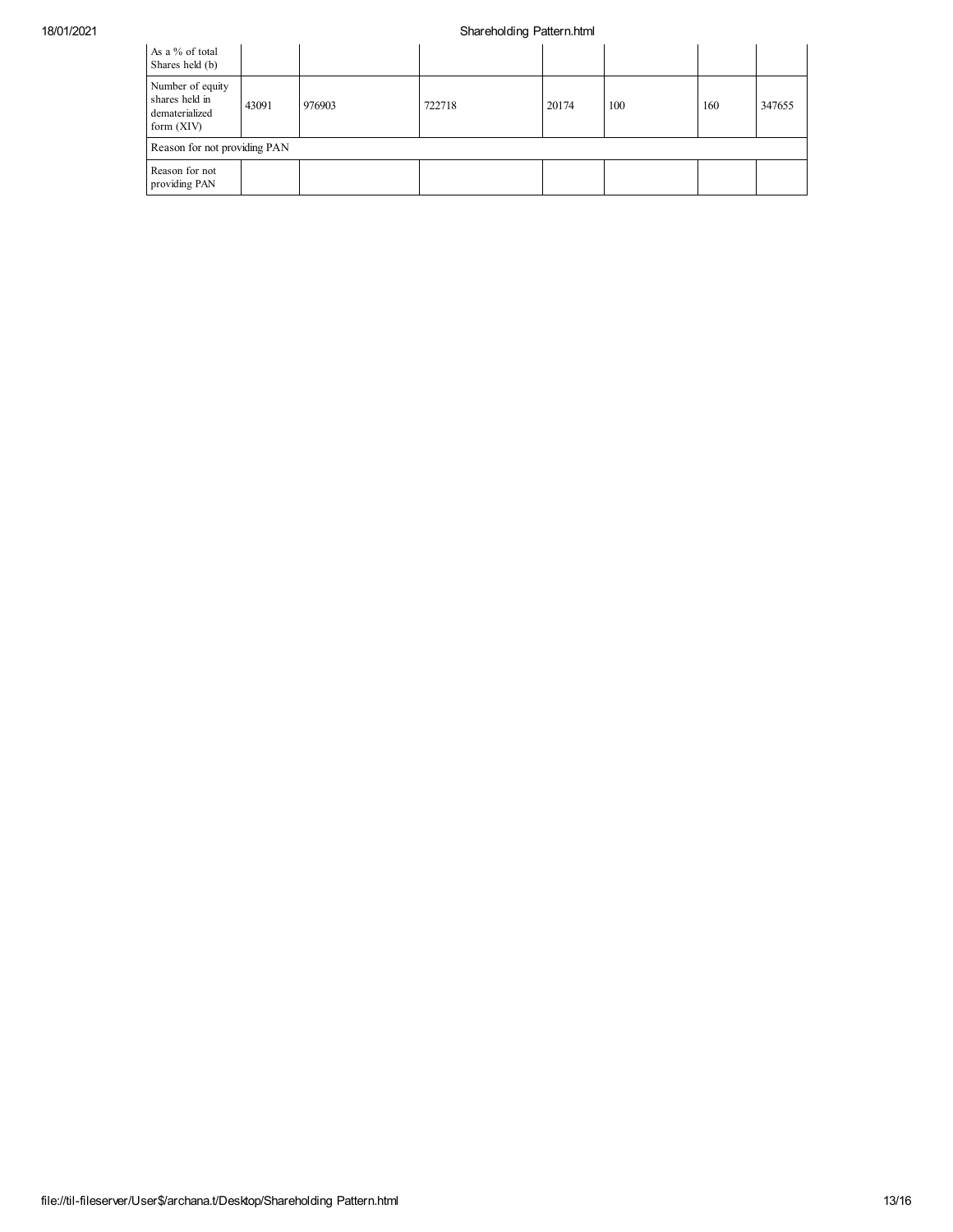| Any Other (specify)                                                                                                                                                                     |          |                                                               |                  |                       |  |  |  |  |  |
|-----------------------------------------------------------------------------------------------------------------------------------------------------------------------------------------|----------|---------------------------------------------------------------|------------------|-----------------------|--|--|--|--|--|
| Searial No.                                                                                                                                                                             | 8        | 9                                                             | 10               |                       |  |  |  |  |  |
| Category                                                                                                                                                                                | LLP      | Non-Resident Indian (NRI)                                     | Trusts           |                       |  |  |  |  |  |
| Category / More<br>than 1 percentage                                                                                                                                                    | Category | Category                                                      | Category         |                       |  |  |  |  |  |
| Name of the<br>Shareholders (I)                                                                                                                                                         |          |                                                               |                  | Click here to go back |  |  |  |  |  |
| PAN (II)                                                                                                                                                                                |          |                                                               |                  | Total                 |  |  |  |  |  |
| No. of the<br>Shareholders (I)                                                                                                                                                          | 1        | 169                                                           | 2                | 308                   |  |  |  |  |  |
| No. of fully paid<br>up equity shares<br>held (IV)                                                                                                                                      | 40000    | 40644                                                         | 450              | 498729                |  |  |  |  |  |
| No. Of Partly paid-<br>up equity shares<br>held (V)                                                                                                                                     |          |                                                               |                  |                       |  |  |  |  |  |
| No. Of shares<br>underlying<br>Depository<br>Receipts (VI)                                                                                                                              |          |                                                               |                  |                       |  |  |  |  |  |
| Total nos. shares<br>held $(VII) = (IV) +$<br>$(V)$ + $(VI)$                                                                                                                            | 40000    | 40644                                                         | 450              | 498729                |  |  |  |  |  |
| Shareholding as a<br>% of total no. of<br>shares (calculated<br>as per SCRR,<br>1957) (VIII) As a<br>% of $(A+B+C2)$                                                                    | 0.4      | 0.41                                                          | $\boldsymbol{0}$ | 5                     |  |  |  |  |  |
|                                                                                                                                                                                         |          | Number of Voting Rights held in each class of securities (IX) |                  |                       |  |  |  |  |  |
| Class eg: X                                                                                                                                                                             | 40000    | 40644                                                         | 450              | 498729                |  |  |  |  |  |
| Class eg:y                                                                                                                                                                              |          |                                                               |                  |                       |  |  |  |  |  |
| Total                                                                                                                                                                                   | 40000    | 40644                                                         | 450              | 498729                |  |  |  |  |  |
| Total as a % of<br>Total Voting rights                                                                                                                                                  | 0.4      | 0.41                                                          | $\boldsymbol{0}$ | 5                     |  |  |  |  |  |
| No. Of Shares<br>Underlying<br>Outstanding<br>convertible<br>securities (X)                                                                                                             |          |                                                               |                  |                       |  |  |  |  |  |
| No. of Shares<br>Underlying<br>Outstanding<br>Warrants (Xi)                                                                                                                             |          |                                                               |                  |                       |  |  |  |  |  |
| No. Of Shares<br>Underlying<br>Outstanding<br>convertible<br>securities and No.<br>Of Warrants (Xi)<br>(a)                                                                              |          |                                                               |                  |                       |  |  |  |  |  |
| Shareholding, as a<br>% assuming full<br>conversion of<br>convertible<br>securities (as a<br>percentage of<br>diluted share<br>capital) $(XI)$ =<br>$(VII)+(X)$ As a %<br>of $(A+B+C2)$ | 0.4      | 0.41                                                          | $\boldsymbol{0}$ | 5                     |  |  |  |  |  |
| Number of Locked in shares (XII)                                                                                                                                                        |          |                                                               |                  |                       |  |  |  |  |  |
| No. $(a)$                                                                                                                                                                               |          |                                                               |                  |                       |  |  |  |  |  |
| As a % of total<br>Shares held (b)                                                                                                                                                      |          |                                                               |                  |                       |  |  |  |  |  |
| Number of equity                                                                                                                                                                        | 40000    | 22755                                                         | 450              | 474385                |  |  |  |  |  |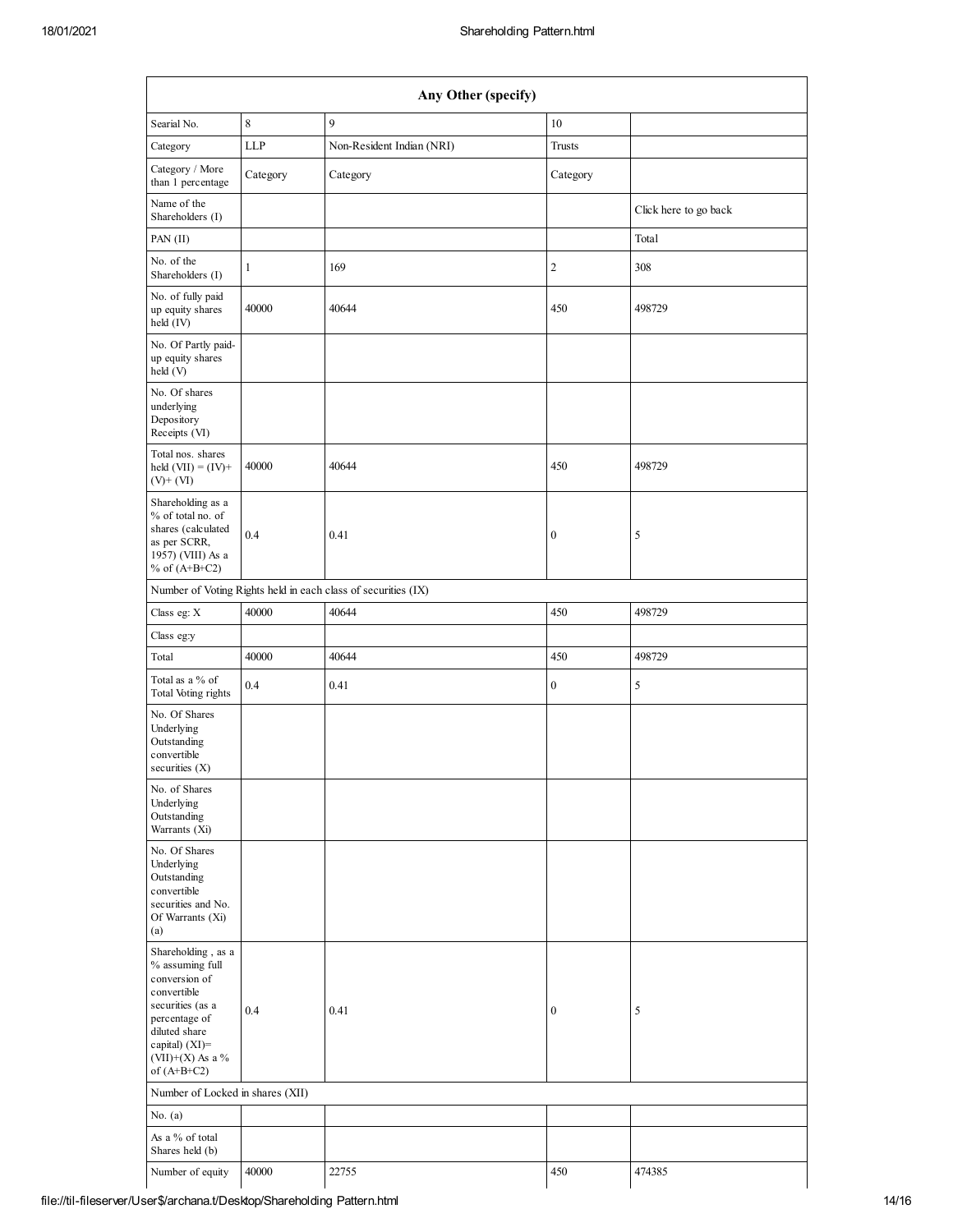| shares held in<br>dematerialized<br>form $(XIV)$ |  |  |  |  |  |  |  |  |  |
|--------------------------------------------------|--|--|--|--|--|--|--|--|--|
| Reason for not providing PAN                     |  |  |  |  |  |  |  |  |  |
| Reason for not<br>providing PAN                  |  |  |  |  |  |  |  |  |  |